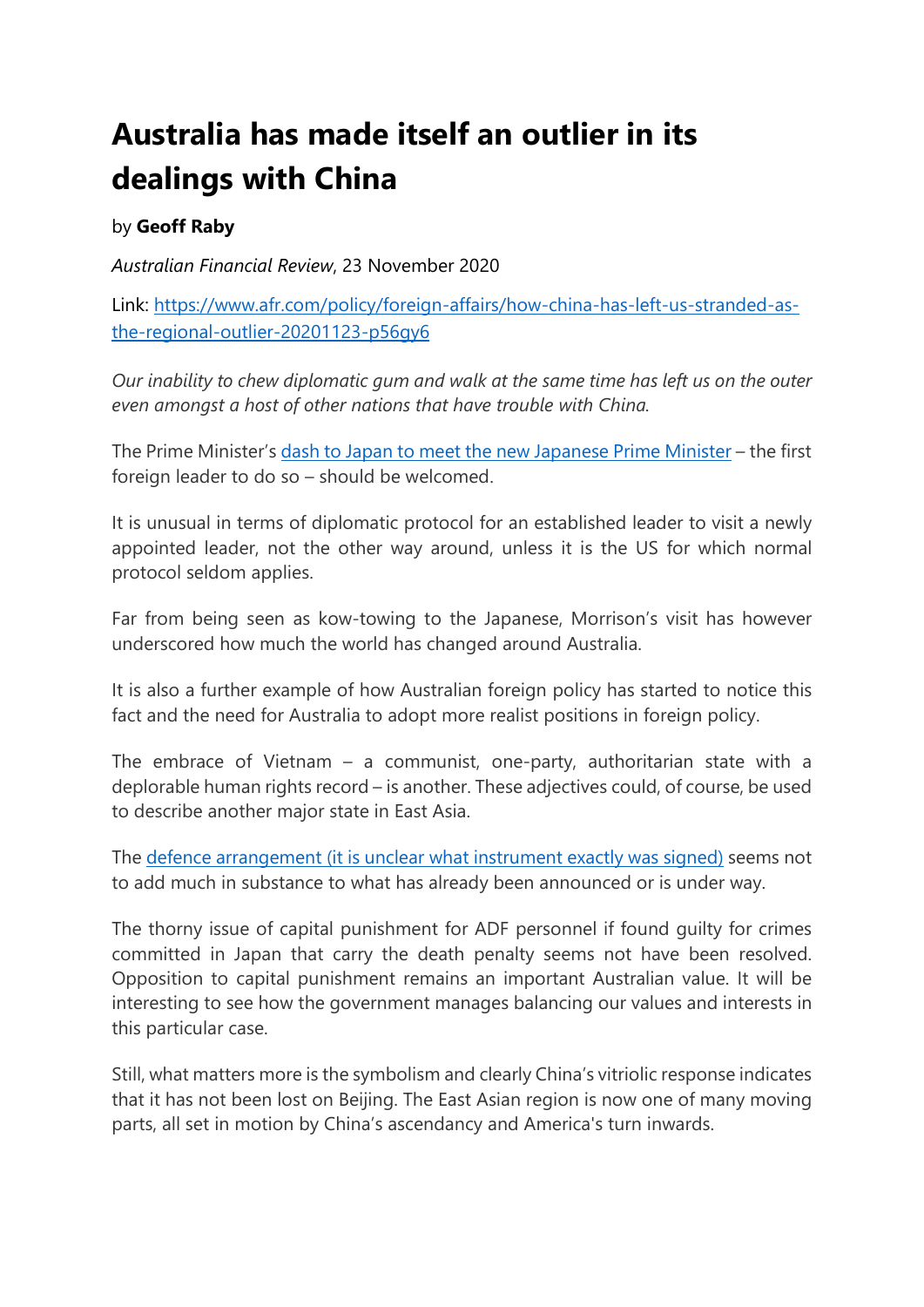After years of being rejected by India from participating in the [trilateral annual naval](https://www.afr.com/link/follow-20180101-p566oq)  [exercises, Malabar,](https://www.afr.com/link/follow-20180101-p566oq) Australia has now been let in, presumably as part of India's strategic messaging to China following their mid-year clashes in Ladakh.

As a result, the Australian Navy finds itself exercising in the Bay of Bengal and the Arabian Sea, far removed from areas of strategic sensitivity in East Asia.

Nonetheless, the Quad has now been militarised which will further add to Beijing's sense of insecurity and support the hawks' assessment that Australia is bent on containment of China. The Prime Minister's rush to Tokyo will be interpreted by Beijing as reinforcing this view.

This will most certainly crowd out any attention that the Treasurer's conciliatory remarks towards China may have received from his speech in recent days acknowledging China's success in managing the pandemic and returning to robust economic growth. As Australia looks to its own economic recovery, China's will be of fundamental importance for the Treasurer.

Also the past week, we have also seen states in East Asia engaging and hedging with China.

[The Regional Comprehensive Economic Partnership \(RCEP\)](https://www.afr.com/link/follow-20180101-p56ev5) was signed finally after eight years of negotiations. It includes all the major countries of the region. India's absence reinforces the minimal interests India has in East Asia and the converse, namely, that East Asia is the only security system in the region that matters.

Indicative of declining US engagement in the region, RCEP is the second major piece of regional architecture to be created without the US, following the Asia Infrastructure Investment Bank (AIIB) in 2014.

The US had been a founding member of the TPP but withdrew after the election of President Donald Trump. It is not evident that a Biden administration will return to the TPP.

So the region continues to reshape itself to declining US engagement and China's rising power.

When many pieces are moving, it is challenging for diplomacy and strategic missteps in timing and substance are an ever-present reality.

Just as the Prime Minster was leaving Japan, the Chinese Ambassador to Tokyo was sounding conciliatory on the fractious Senkaku/Diao Yu Dao Islands dispute and progress was announced on the Japan-China-South Korea free trade negotiations.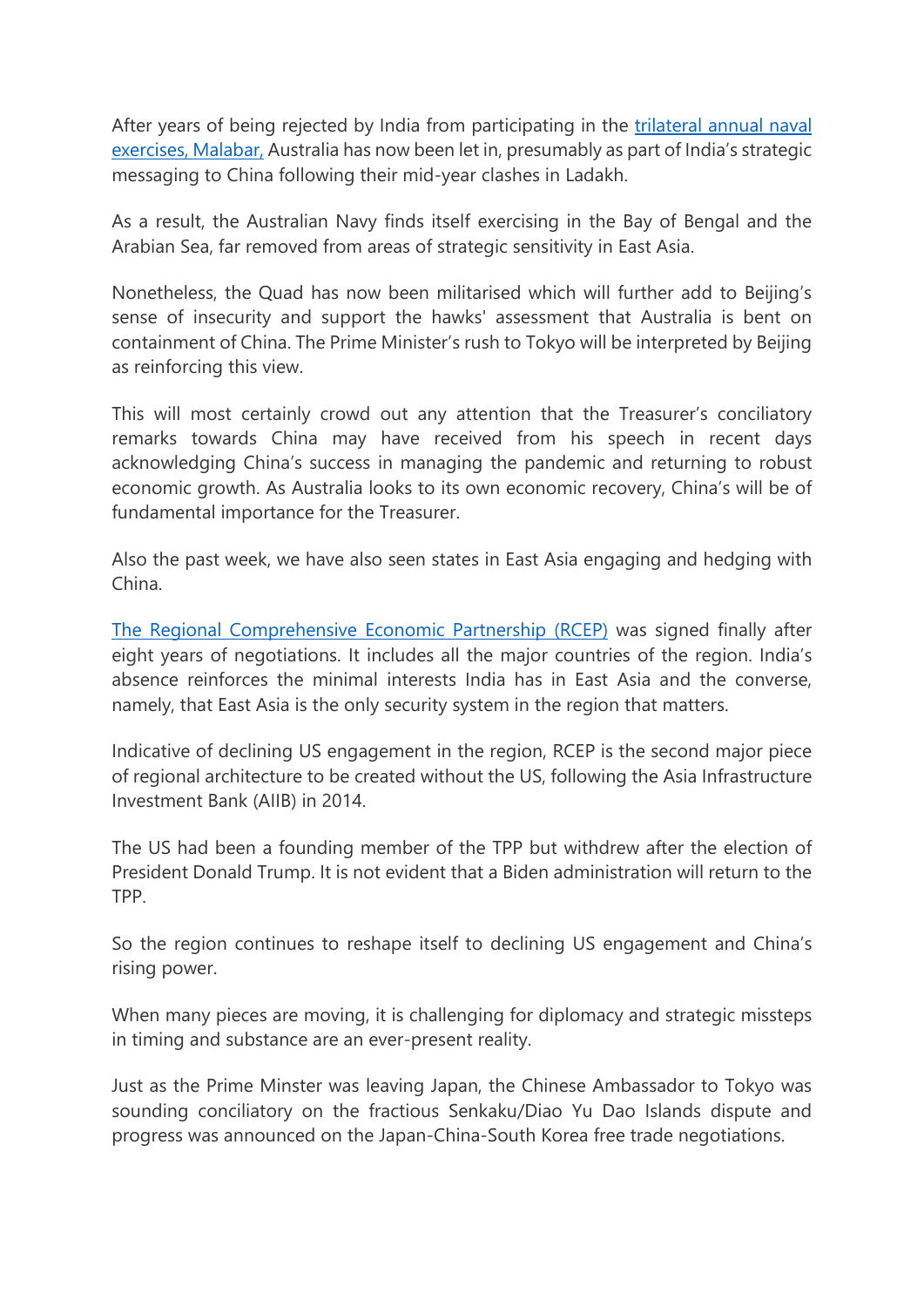Tokyo and Beijing are busily recalibrating their relationship through further engagement ahead of the change in administration in Washington.

In contrast, [Australia has made itself an outlier in its dealings with China.](https://www.afr.com/link/follow-20180101-p56dd8) This is an inconvenient truth that no amount of feigned or even real indignation coming out of Canberra over China's actions should be permitted to conceal.

Australia is most certainly not alone in having important and complex challenges to address with a rising and assertive China.

If we were, the current dire state of our relationship would be just something we have to live with, as senior ministers suggest.

The policy failure is that among all the many countries, both in our region and beyond, which are concerned about China's behaviour, we have not been able to walk and chew gum at the same time.

Protecting Australia's interests involves not only hardening defences against an overreaching China, but also maintaining relations with the dominant power in the region.

We have opted for strategic competition with China at the cost of strategic cooperation where it is in our interests to do so.

In the region, Australia's values and democratic institutions are not the only ones that sit at odds with China's. New Zealand for one faces all of the challenges that Australia does, but still manages to maintain constructive diplomatic relations, including highlevel visits during the period in which Australia has been frozen out.

But no country more than Japan has to balance deep historical animosities, ongoing territorial issues, contingent geography, and deep economic interdependence.

Yet Japan still maintains normal diplomatic relations and engagement, including the presence of a substantial contingent of its media in China. Xi Jinping was to have visited Japan in April this year until COVID intervened.

Some commentators, including in these pages, seem not to understand the difference between being alone and being an outlier.

Australia is definitely not alone but is certainly an outlier. It is to be hoped that Prime Minister Morrison used some of his time last week with Prime Minister Yoshihide Suga to seek guidance on how to manage its various interests with an assertive China and avoid the binary choice of sycophancy or hostility which is how Australia's China policy is now framed.